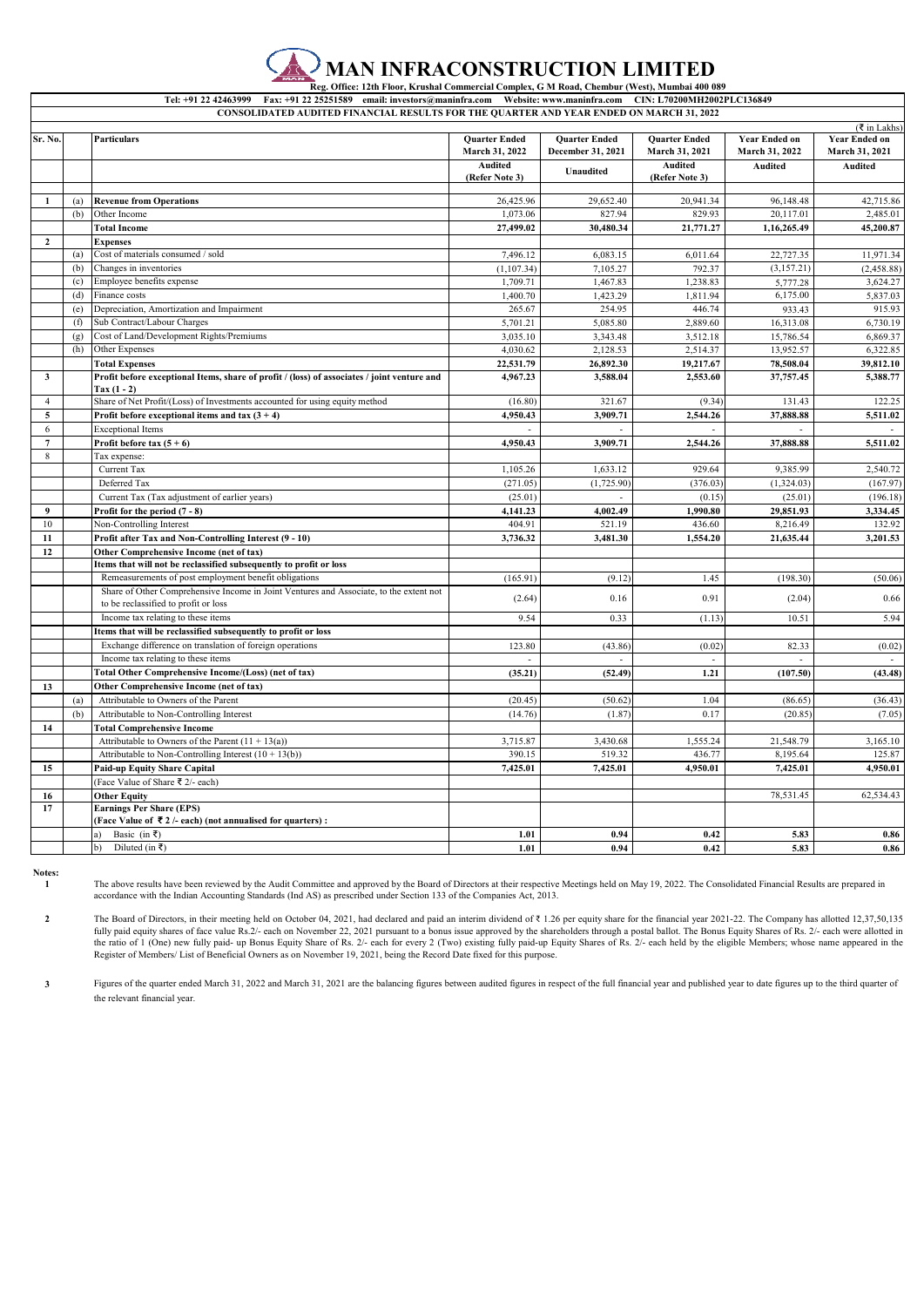The Standalone Financial Results of the Company are available on the website of the Company www.maninfra.com and on the website of the National Stock Exchange of India Limited www.nseindia.com and<br>of BSE Limited www.bseind

|            |                                        |                                               |                                           |                                        |                                               | $(\bar{z}$ in Lakhs)                   |
|------------|----------------------------------------|-----------------------------------------------|-------------------------------------------|----------------------------------------|-----------------------------------------------|----------------------------------------|
| Sr.<br>No. | Particulars                            | <b>Ouarter Ended</b><br><b>March 31, 2022</b> | <b>Ouarter Ended</b><br>December 31, 2021 | <b>Ouarter Ended</b><br>March 31, 2021 | <b>Year Ended on</b><br><b>March 31, 2022</b> | <b>Year Ended on</b><br>March 31, 2021 |
|            |                                        | Audited<br>(Refer Note 3)                     | Unaudited                                 | Audited<br>(Refer Note 3)              | Audited                                       | Audited                                |
|            | Total Revenue (Including Other Income) | 7.380.15                                      | 9.592.76                                  | 8.979.93                               | 31,190.02                                     | 23,336.67                              |
|            | Profit/Loss before Tax                 | 2.065.33                                      | 4,194.77                                  | 3.712.64                               | 13,120.43                                     | 10,980.96                              |
|            | Profit/Loss after Tax                  | 1.660.12                                      | 3.194.61                                  | 3.204.13                               | 10,563.66                                     | 9.241.99                               |

**4**

**5** Audited Consolidated Segment wise Revenue, Results, Assets and Liabilities for the quarter and year ended on March 31, 2022:

|                |                                                                                           |                                        |                                           |                                        |                                        | (₹ in Lakhs)                           |
|----------------|-------------------------------------------------------------------------------------------|----------------------------------------|-------------------------------------------|----------------------------------------|----------------------------------------|----------------------------------------|
| Sr.<br>No.     | <b>Particulars</b>                                                                        | <b>Ouarter Ended</b><br>March 31, 2022 | <b>Ouarter Ended</b><br>December 31, 2021 | <b>Ouarter Ended</b><br>March 31, 2021 | <b>Year Ended on</b><br>March 31, 2022 | <b>Year Ended on</b><br>March 31, 2021 |
|                |                                                                                           | <b>Audited</b><br>(Refer Note 3)       | Unaudited                                 | <b>Audited</b><br>(Refer Note 3)       | Audited                                | Audited                                |
| 1              | <b>Segment Revenue</b>                                                                    |                                        |                                           |                                        |                                        |                                        |
| (a)            | EPC (Engineering, Procurement and Contracting)                                            | 11.201.64                              | 12,575.17                                 | 9,556.67                               | 49,334.85                              | 20,714.17                              |
| (b)            | Real Estate                                                                               | 20,960.99                              | 21,739.50                                 | 15,290.87                              | 64,161.08                              | 29,641.00                              |
| (c)            | Unallocated                                                                               | L                                      |                                           |                                        |                                        | $\sim$                                 |
|                | <b>Total Segment Revenue</b>                                                              | 32,162.63                              | 34,314.67                                 | 24,847.54                              | 1.13.495.93                            | 50,355.17                              |
|                | Less: Inter Segment Revenue                                                               | 5,736.67                               | 4,662.27                                  | 3,906.20                               | 17,347.45                              | 7.639.31                               |
|                | <b>Net Sales / Income from Operations</b>                                                 | 26,425.96                              | 29,652.40                                 | 20,941.34                              | 96,148.48                              | 42,715.86                              |
|                |                                                                                           |                                        |                                           |                                        |                                        |                                        |
| $\mathbf{2}$   | <b>Segment Results</b>                                                                    |                                        |                                           |                                        |                                        |                                        |
| (a)            | EPC                                                                                       | 697.92                                 | 3,813.80                                  | 621.11                                 | 12,885.04                              | 419.75                                 |
| (b)            | Real Estate                                                                               | 5,220.00                               | 1,264.26                                  | 3,613.79                               | 13,663.30                              | 10,147.23                              |
| (c)            | Unallocated                                                                               | 433.21                                 | 254.94                                    | 121.30                                 | 17,515.54                              | 781.07                                 |
|                | <b>Total Segment Results</b>                                                              | 6.351.13                               | 5,333.00                                  | 4,356.20                               | 44,063.88                              | 11,348.05                              |
|                | Less: Finance Costs                                                                       | 1,400.70                               | 1,423.29                                  | 1,811.94                               | 6,175.00                               | 5,837.03                               |
|                | Total Profit / (Loss) Before Tax including Share of Profit / (Loss) of associates / joint | 4,950.43                               | 3,909.71                                  | 2,544.26                               | 37,888.88                              | 5,511.02                               |
|                | venture                                                                                   |                                        |                                           |                                        |                                        |                                        |
|                |                                                                                           | As at                                  | As at                                     | As at                                  | As at                                  | As at                                  |
|                |                                                                                           | March 31, 2022                         | December 31, 2021                         | March 31, 2021                         | March 31, 2022                         | March 31, 2021                         |
|                |                                                                                           | <b>Audited</b>                         | Unaudited                                 | <b>Audited</b>                         | <b>Audited</b>                         | <b>Audited</b>                         |
| 3              | <b>Segment Assets</b>                                                                     |                                        |                                           |                                        |                                        |                                        |
| (a)            | <b>EPC</b>                                                                                | 19,324.30                              | 24,739.38                                 | 28,811.80                              | 19,324.30                              | 28,811.80                              |
| (b)            | Real Estate                                                                               | 73.673.33                              | 64,489.99                                 | 60,024.72                              | 73,673.33                              | 60,024.72                              |
| (c)            | Unallocated                                                                               | 78,688.57                              | 71,909.44                                 | 56,788.21                              | 78,688.57                              | 56,788.21                              |
|                | <b>Total Segment Assets</b>                                                               | 1,71,686.20                            | 1,61,138.81                               | 1,45,624.73                            | 1,71,686.20                            | 1,45,624.73                            |
|                |                                                                                           |                                        |                                           |                                        |                                        |                                        |
| $\overline{4}$ | <b>Segment Liabilities</b>                                                                |                                        |                                           |                                        |                                        |                                        |
| (a)            | <b>EPC</b>                                                                                | 16,718.44                              | 13,517.98                                 | 13,826.81                              | 16,718.44                              | 13,826.81                              |
| (b)            | Real Estate                                                                               | 5,988.03                               | 5.599.38                                  | 11.108.62                              | 5,988.03                               | 11,108.62                              |
| (c)            | Unallocated                                                                               | 63,023.27                              | 59,822.61                                 | 53,204.86                              | 63,023.27                              | 53,204.86                              |
|                | <b>Total Segment Liabilities</b>                                                          | 85,729.74                              | 78,939.97                                 | 78,140.29                              | 85,729.74                              | 78,140.29                              |
|                |                                                                                           |                                        |                                           |                                        |                                        |                                        |

Note: The Segment information has been prepared in line with the review of operating results by the Managing Director / Chief Operating Decision Maker (CODM), as per Ind AS 108 "Operating Segment". The<br>accounting principle

**6** Figures for previous periods are re-classified / re-arranged / re-grouped, wherever necessary.

**For and on behalf of Board of Directors**

(₹ in Lakhs)

**Place: Mumbai Managing Director Date: May 19, 2022 DIN : 06500239**

**Manan P. Shah**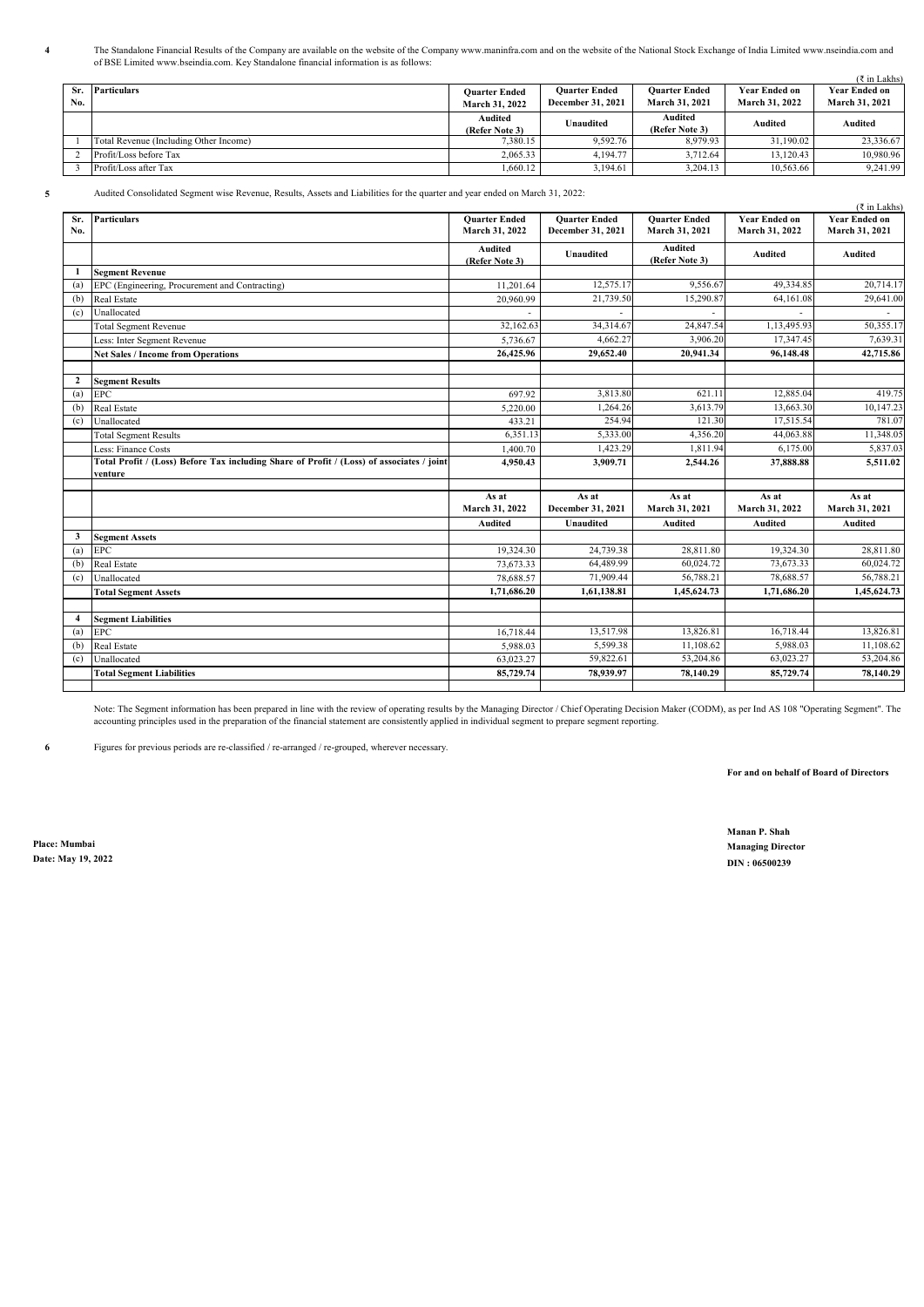

**Consolidated Balance sheet as at March 31, 2022**

|                |                         |                                                                                        |                 | ( ₹ in Lakhs)            |
|----------------|-------------------------|----------------------------------------------------------------------------------------|-----------------|--------------------------|
| Sr.No.         |                         | <b>Particulars</b>                                                                     | As at March 31, | As at March 31,          |
|                |                         |                                                                                        | 2022            | 2021                     |
|                |                         | <b>ASSETS</b>                                                                          | <b>Audited</b>  | <b>Audited</b>           |
| 1              |                         | <b>Non Current Assets</b>                                                              |                 |                          |
|                | $\mathbf{a}$            | Property, Plant and Equipment                                                          | 4.897.92        | 4,247.44                 |
|                | $\mathbf b$             | Capital work-in-progress                                                               | 198.81          | 94.00                    |
|                | $\mathbf c$             | <b>Investment Property</b>                                                             | 895.10          | 1,603.57                 |
|                | $\mathbf d$             | Goodwill                                                                               | 249.10          | 66.20                    |
|                | $\mathbf{e}$            | Investment accounted for using the equity method                                       | 879.66          | 752.27                   |
|                | f                       | <b>Financial Assets</b>                                                                |                 |                          |
|                |                         | (i) Investments                                                                        | 484.38          | 410.84                   |
|                |                         | (ii) Trade receivables                                                                 | 209.24          | 227.89                   |
|                |                         | (iii) Others                                                                           | 834.47          | 793.55                   |
|                | $\mathbf{g}$            | Deferred tax assets (net)                                                              | 6,476.67        | 5,115.50                 |
|                | h                       | Other non-current assets                                                               | 15,693.59       | 20,554.88                |
|                |                         | <b>Total Non-Current Assets</b>                                                        | 30,818.94       | 33,866.14                |
|                |                         |                                                                                        |                 |                          |
| $\mathbf{2}$   |                         |                                                                                        |                 |                          |
|                |                         | <b>Current Assets</b>                                                                  |                 |                          |
|                | a<br>$\mathbf b$        | Inventories                                                                            | 44,901.93       | 40,273.83                |
|                |                         | <b>Financial Assets</b>                                                                |                 |                          |
|                |                         | (i) Investments                                                                        | 13,624.25       | 5,175.85                 |
|                |                         | (ii) Trade receivables                                                                 | 12,542.77       | 10,446.72                |
|                |                         | (iii) Cash and cash equivalents                                                        | 20,963.71       | 7,743.48                 |
|                |                         | (iv) Bank balances other than (iii) above                                              | 15,074.86       | 13,532.84                |
|                |                         | $(v)$ Loans                                                                            | 14,804.80       | 5,853.36                 |
|                |                         | (vi) Others                                                                            | 7,276.68        | 18,704.59                |
|                | $\mathbf{c}$            | Current Tax Assets (Net)                                                               | 49.93           | 31.19                    |
|                | $\mathbf d$             | Other current assets                                                                   | 11,628.33       | 9,996.73                 |
|                |                         | <b>Total Current Assets</b>                                                            | 1,40,867.26     | 1,11,758.59              |
|                |                         | <b>Total Assets</b>                                                                    | 1,71,686.20     | 1,45,624.73              |
|                |                         |                                                                                        |                 |                          |
|                |                         | <b>EQUITY AND LIABILITIES</b>                                                          |                 |                          |
| 1              |                         | <b>Equity</b>                                                                          |                 |                          |
|                |                         |                                                                                        | 7,425.01        | 4,950.01                 |
|                | $\rm{a}$<br>$\mathbf b$ | <b>Equity Share Capital</b><br>Other Equity                                            |                 |                          |
|                |                         |                                                                                        | 78,531.45       | 62,534.43                |
|                |                         | Equity attributable to owners of Man Infraconstruction Limited                         | 85,956.46       | 67,484.44                |
|                |                         |                                                                                        |                 |                          |
| $\overline{2}$ |                         | Non Controlling Interest                                                               | 7,023.15        | 1,866.89                 |
|                |                         | <b>Total Equity</b>                                                                    | 92,979.61       | 69,351.33                |
|                |                         |                                                                                        |                 |                          |
|                |                         | <b>Liabilities</b>                                                                     |                 |                          |
| 3              |                         | <b>Non Current Liabilities</b>                                                         |                 |                          |
|                | a                       | Financial Liabilities                                                                  |                 |                          |
|                |                         | (i) Borrowings                                                                         | 37,734.80       | 32,352.64                |
|                |                         | (ii) Trade payables                                                                    |                 |                          |
|                |                         | Total Outstanding Dues of Micro Enterprises and Small Enterprises                      | $\blacksquare$  | $\overline{\phantom{a}}$ |
|                |                         | Total Outstanding Dues of Creditors other than Micro Enterprises and Small Enterprises | $\blacksquare$  | $\sim$                   |
|                |                         | (iii) Other financial liabilities                                                      | 566.81          | 228.13                   |
|                | b                       | Provisions                                                                             | 602.66          | 344.23                   |
|                | $\mathbf c$             | Deferred tax liabilities (Net)                                                         | 36.60           | 9.97                     |
|                |                         | <b>Total Non-Current Liabilities</b>                                                   | 38,940.87       | 32,934.97                |
|                |                         |                                                                                        |                 |                          |
| 4              |                         | <b>Current Liabilities</b>                                                             |                 |                          |
|                | $\rm{a}$                | <b>Financial Liabilities</b>                                                           |                 |                          |
|                |                         | (i) Borrowings                                                                         | 17,992.19       | 18,293.49                |
|                |                         |                                                                                        |                 |                          |
|                |                         | (ii) Trade payables                                                                    |                 |                          |
|                |                         | Total Outstanding Dues of Micro Enterprises and Small Enterprises                      |                 |                          |
|                |                         | Total Outstanding Dues of Creditors other than Micro Enterprises and Small Enterprises | 10,433.58       | 7,848.56                 |
|                |                         | (iii) Other financial liabilities                                                      | 1,978.96        | 1,789.51                 |
|                | $\mathbf b$             | Other current liabilities                                                              | 8,882.38        | 14,982.95                |
|                | $\mathbf c$             | Provisions                                                                             | 314.07          | 209.55                   |
|                | $\mathbf d$             | Current Tax Liabilities (Net)                                                          | 164.54          | 214.37                   |
|                |                         | <b>Total Current Liabilities</b>                                                       | 39,765.72       | 43,338.43                |
|                |                         | <b>Total Equity and Liabilities</b>                                                    | 1,71,686.20     | 1,45,624.73              |
|                |                         |                                                                                        |                 |                          |

**For and on behalf of Board of Directors**